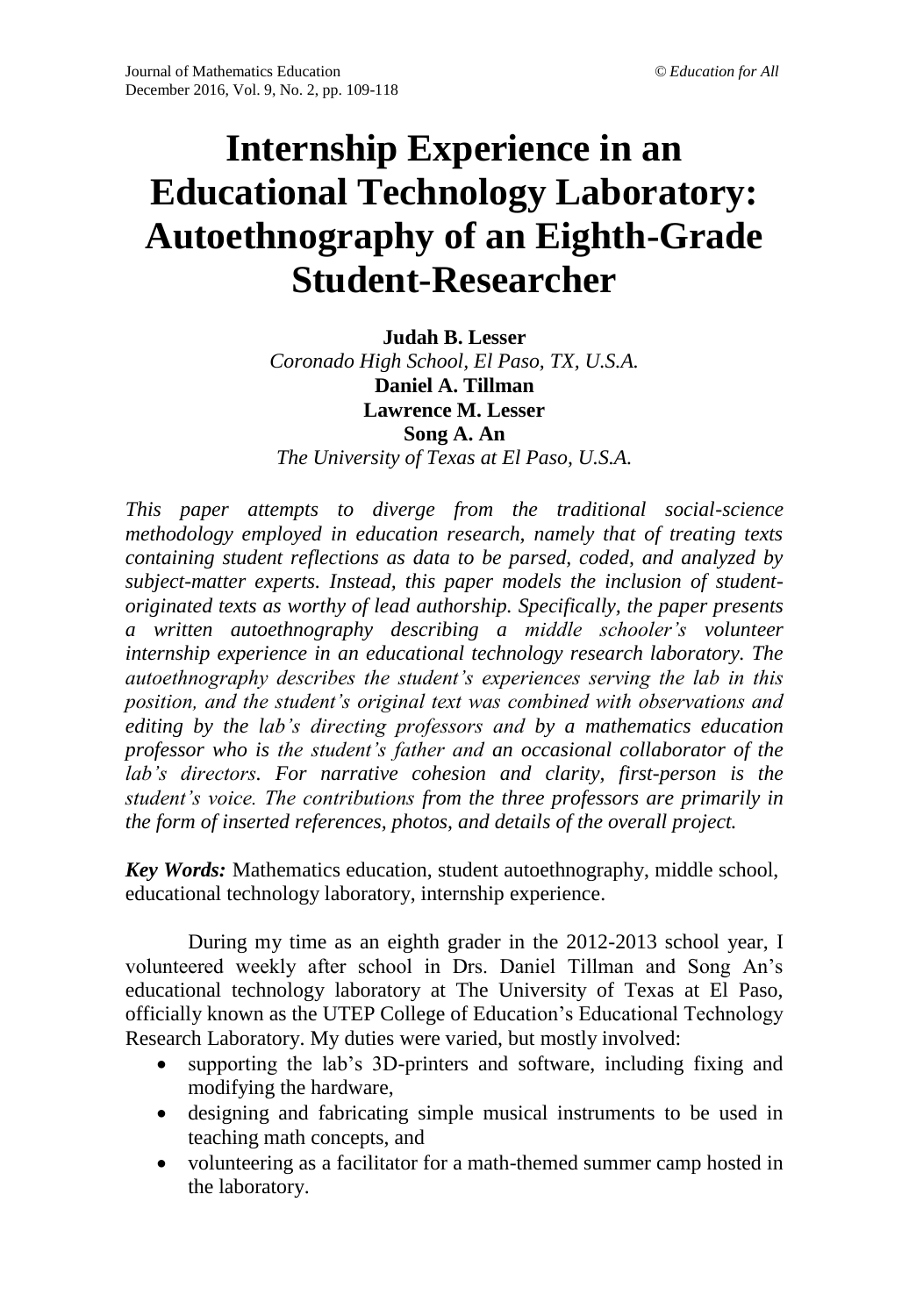#### **Learning about 3D-Printers by Fixing and Modifying Them**

This section does not intend to be a technical guide to 3D-printers, but some background is necessary to explain my contributions during the internship experience. Dr. Tillman's lab made available five of the firstgeneration Cube 3D-printers made by Cubify, a brand of 3D Systems. While later models in the second- and third-generation included more advanced features such as printing with multiple colors of filaments simultaneously, these original "Cubes" could print with one color at a time. These printers were among the first intended for home use that did not require assembly. Accordingly, very few of the internal mechanisms were user-accessible and the printing software was closed-source. Each proprietary reel of filament for the printer was enclosed in a sealed opaque plastic case with an embedded identification chip and cost \$50 for about one-third of a pound of filament.

Due to the proprietary nature of their identification chips, which were designed to induce very frequent purchasing of their own brand of plastic filament, I experimented with hardware modifications to increase the printers' material economy. These included extracting tangled filament from the sealed cartridges as well as rigging together a homemade filament-feeder and spool that allowed us to print objects with a filament at about one-fifth the cost of the original filament (see Figure 1, right). I also studied the practicality of assembling objects that were printed as separate pieces, such as a model of the Mars Rover, which often requires less filament be used as support material and is therefore more economical. The physical limitations of the printers were explored as well. Even as recently as 2013, at the time of the summer camp, the consumer 3D-printers' resolution was substantially less impressive than 2016's consumer printers (see Figure 1, left). Thus, small areas of detailed models that the other students and I printed became noticeably coarse, and complex prints were prone to errors such as gaps and dangling strands.



**Figure 1.** *Students designing and fabricating musical instruments (left), and 3D-printer rigged to use custom spool (right).*

Unfortunately, reminiscent of ink cartridges for two-dimensional laser and inkjet printers, the supply level feature for the reel often grossly underestimated how much plastic was left, and the printer would not start unless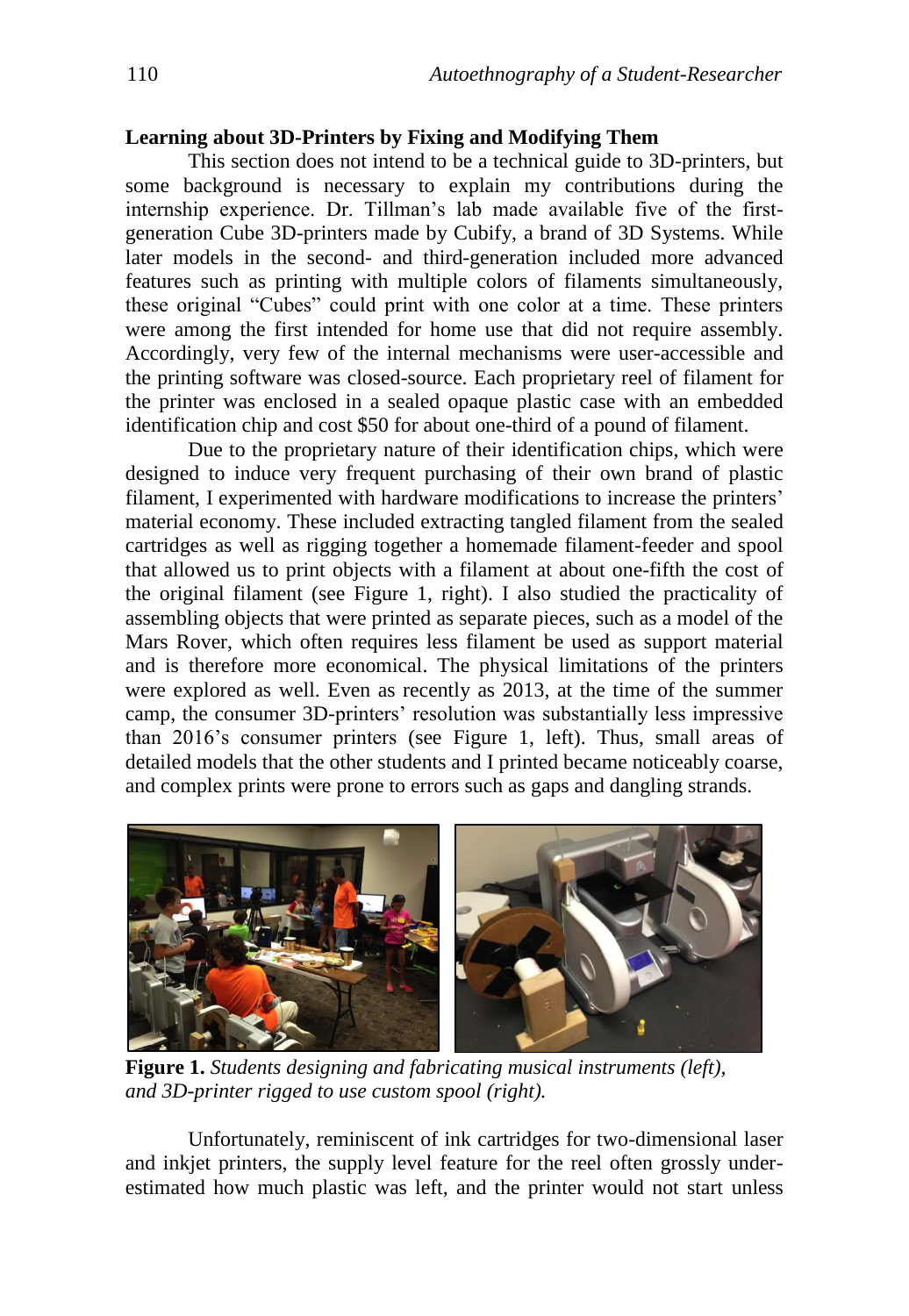there was enough (estimated) filament in the reel to complete it, leading to a significant amount of wasted material. Additionally, the filament often tangled inside the reel, causing a "feed error" when the modest motor in the print-head could not pull forth filament from the jumble. The only solution at that point was to pry open the plastic case, damaging it beyond repair in the process, and untangle the filament by hand, which was often impractically tedious. To find a use for the tangled reels and broken plastic cases, I built an apparatus similar to what I had seen at [http://www.instructables.com/id/Low-Cost-3D-Printer-](http://www.instructables.com/id/Low-Cost-3D-Printer-Filament-Spool-Stand/)[Filament-Spool-Stand/.](http://www.instructables.com/id/Low-Cost-3D-Printer-Filament-Spool-Stand/) This crude structure, constructed of wooden blocks and dowels, allowed an auxiliary reel to be placed beside the printer, with its filament feeding the machine, instead of the proprietary reel (see Figure 1, right).

Modifying the 3D-printers themselves was also a major focus of mine. Since I had access to the use of multiple 3D-printers, and I had been encouraged to take them apart and modify them in other ways, I experimented with optimal design parameters for successful prints. One such experiment consisted of a multitude of arches of different steepness on a base. Since a 3Dprinter of this type and quality cannot print an unsupported horizontal line, a very shallow arch would have droopy, unsupported strands hanging from the middle. Not only did this experimental print have droopy strands, but it was entirely a clump of loose plastic threads with no defined shape. This was not an indicator that the printer was unable to print complex objects, but instead showed that the object had probably become unsecured from the printing platform and simply rolled around while the print-head continued to extrude. Perhaps if the print had not had become unsecured, the shape would have been successfully created. This highlighted another weakness of the printer because it relied on a heated print platform and heat-activated glue to hold objects stationary while printing. Even if an object did not become unsecured, it almost always had curled corners. While heated platforms are still a staple of high-quality printers, the Cube was overall an entry-level machine. For example, a design for a Mars Rover model sourced from the Internet [\(http://www.thingiverse.com/thing:10057\)](http://www.thingiverse.com/thing:10057)) could not be assembled after printing because the rough surface of the parts required sanding to fit together.

#### **Fabricating Musical Instruments with 3D-Printers**

During my time there, a major component of the research lab's focus was to design simple musical instruments that a student could build with ordinary materials and tools (e.g., An, Capraro, & Tillman, 2013; An & Tillman, 2014, 2015; An, Tillman, & Paez, 2015a; An, Tillman, Shaheen, & Boren, 2014; An, Zhang, Tillman, Lesser, Siemssen, & Tinajero, 2016). As Drs. An and Tillman have noted in their previous studies, students can learn to understand and recognize the principles of conducting scientific research through the iterative process of musical instrument development, including these steps: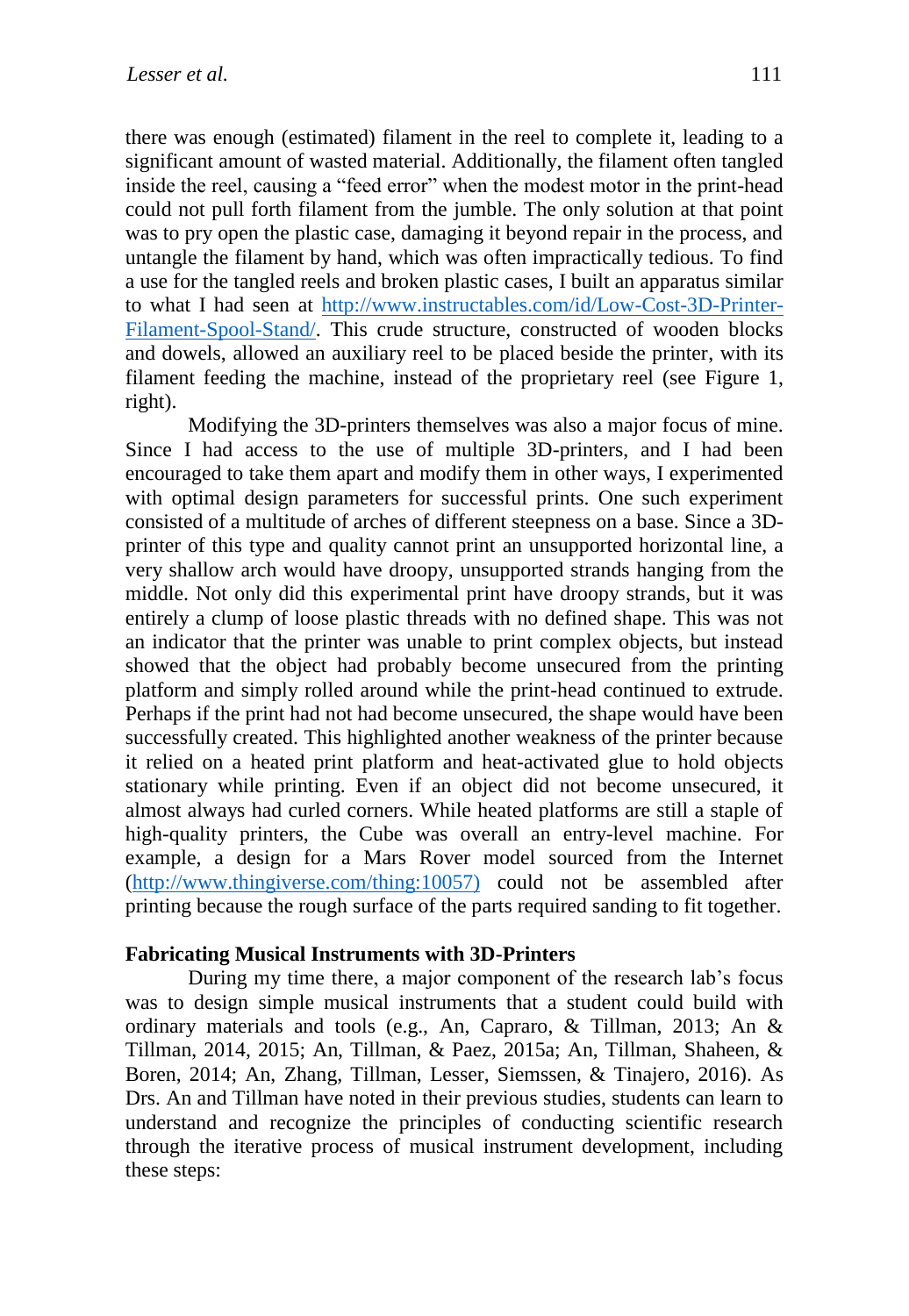(1) drawing up blueprints on paper,

(2) fabricating the instrument with different materials and/or shapes,

(3) formulating hypotheses about how changing the properties of an instrument will affect its sound,

(4) testing the hypotheses, and

(5) re-designing the instruments based on the results.

The process of making musical instruments (e.g., Louisiana Tech University College of Engineering and Science, 2011) offers students opportunities to explore multi-dimensional geometric concepts as well as the relationships between different types of musical instruments (e.g., guitars, drums, and trumpets) and in doing so, there is occasion to discover how variables such as shape and materials impact the generated sounds and tonal quality. Of the many types of instruments in existence, we recognized that a monochord, an instrument with only one string, would be one of the simplest and therefore most accessible physical manipulatives to support STEM learning opportunities (e.g., COMAP, 2002; Haak, 1982). Unlike a guitar's fret which is not moveable and allows playing the string on only one side of the fret, a monochord usually has a moveable bridge that allows plucking the string on either side of it. For example, if the ratio of the string lengths on each side of the monochord bridge is 4:3, then the notes produced by plucking each side form a musical interval is known as a perfect fourth. While working in the research lab, I built several monochords, usually beginning out of a block of wood, then adding eye screws, and guitar strings, which sufficed for our instructional purposes. I also designed and 3D-printed some frames to hold a guitar string, but they ended up breaking under the high tension required to tighten the string for a clear pitched sound, since none of the 3Dprinted frames created with the ABS plastic filament were strong enough to hold a string taut.

At the end of the summer camp, we asked the students to respond to the prompt: "Please tell us what you think went well during the summer camp and why." Numerous student participants answered that they liked designing and fabricating with the 3D-printers, as represented by the following quotation: "I've never used a 3D-printer, and now I did … and I wanted to learn more, and it was pretty fun and interesting. .... It was pretty much fun, like the math lessons, instead of just doing math you get to draw in math to music, so it would be just not math, it would kind of entertain you more, like in school they just do math."

Another student said: "The 3D-printing because then I could turn the creation from my head into something that I could hold in my hand … you can actually see how it will be thin, it could be thick, it will be short or be tall, you can actually see it before you print it."

To illustrate the above quotations, as well as to present some of the evidence used to assess the curricular materials, Figure 2 shows images of student activities involving the 3D-printers: students learning how to use a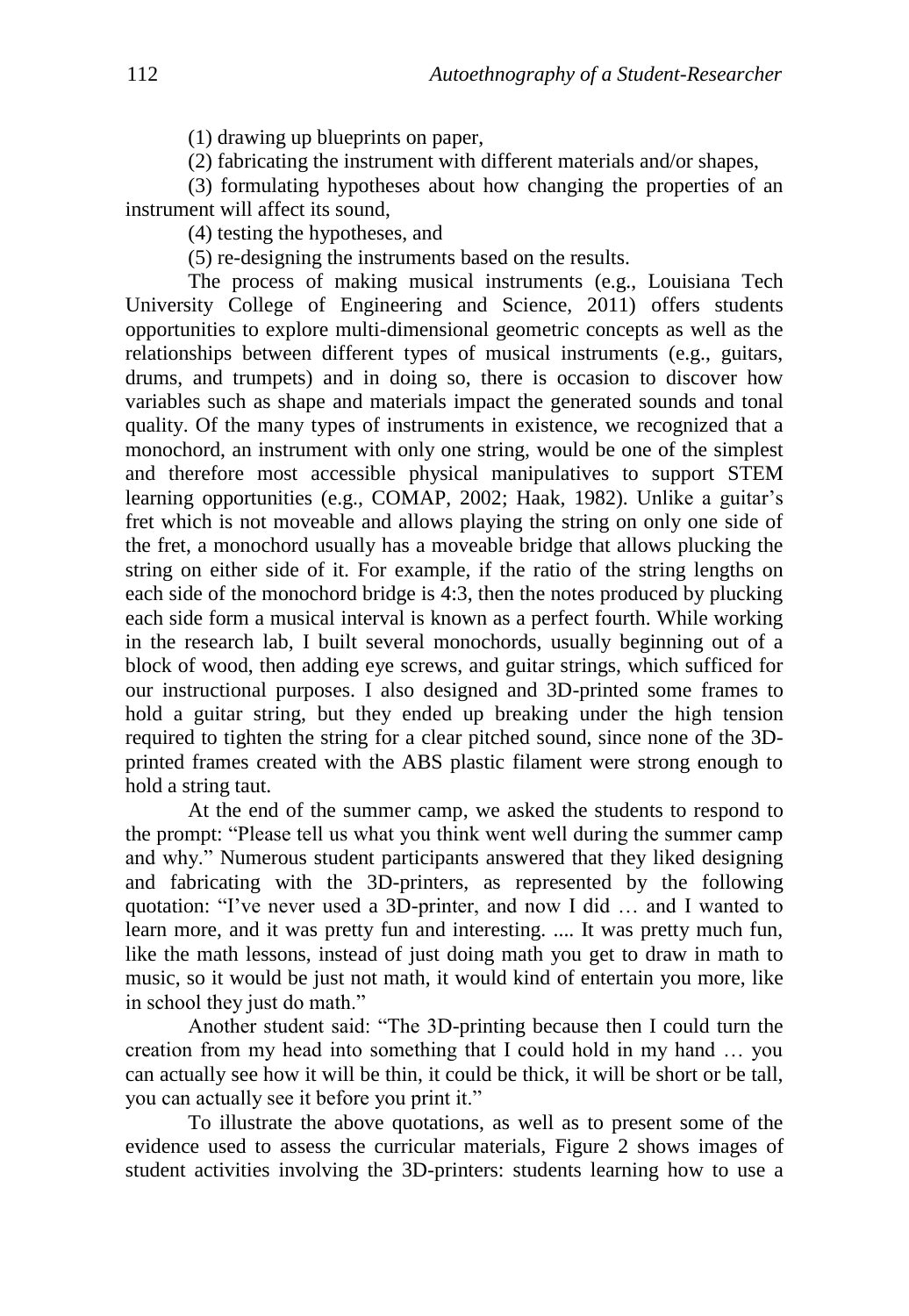3D-printer to fabricate musical instruments, and students making 3D-printed musical instruments from files. Figure 3 shows a close-up of a Cube 3Dprinter fabricating a 6-inch guitar neck (left), as well as the finished prototype of that neck (right).



**Figure 2.** *Students learning to use 3D-printer to fabricate musical instruments.*



**Figure 3.** *A 3D-printer fabricating a 6-inch guitar neck (left), and the finished prototype (right).*

Students discussed how they enjoyed learning to use 3D-printers and software, such as in the following example of a student comment: "I learned that you can actually create stuff and make it in real life so that way you can use it, turn ideas just thoughts and inklings, into something you can hold and use. I made a working whistle, and somebody printed a teacup, and that can be used in daily life."

The digital and physical artifacts created by the camp participants served as evidence of the effectiveness of the music-math curriculum. Figures 4 and 5 show sample musical instruments that the students designed and fabricated. Figure 4 shows both a musical whistle instrument design (left) and a combination musical whistle and rattle instrument (right). Figure 5 shows two of the student-created musical rattle instruments.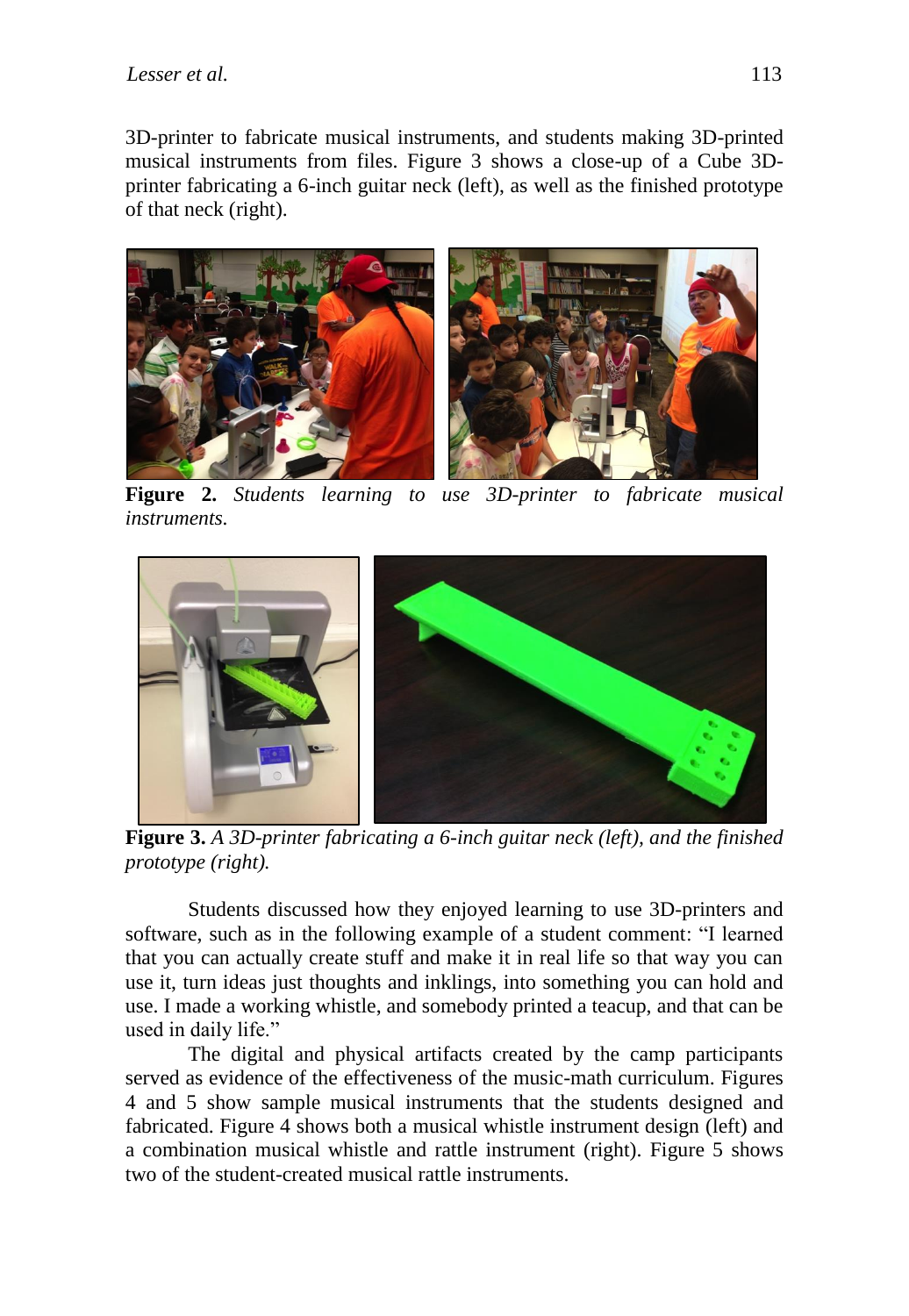

**Figure 4.** *Student-designed and fabricated musical whistle (left), and dragonshaped musical instrument combining whistle and rattle (right).*



**Figure 5.** *Examples of student-created musical rattles.*

## **Math-themed Summer Camp**

During the summer of 2013, I continued to volunteer at the educational technology lab, as a facilitator for Drs. Tillman and An's "World Music & Math Summer Camp". This two-week interdisciplinary program focused on music-themed design challenges utilizing 3D-printing technology. The camp featured university faculty and local experts with diverse backgrounds in world music, math education, and design technology. Participants in the summer camp included: (1) upper elementary students from local schools  $(n=21)$ , and (2) preservice  $(n=21)$  and (3) inservice  $(n=5)$  elementary teachers. Detailed study results can be found in the following three articles: (1) teachers' lesson plan analysis (An & Tillman, 2014), (2) teachers' reflection about implementing music-themed mathematics lessons (An et al., 2016), and (3) assessment of impact of the summer camp on students' mathematical dispositions (Tillman, Zhang, An, Boren, & Paez, 2015).

Throughout the camp curriculum, all participants learned about mathrelated topics through design challenges supported by the 3D-printers made available. The two primary design challenge strands that were employed as contexts for math pedagogy were: (a) math themed music-video productions, and (b) musical instrument design challenges. Figures 6 and 7 show still images from some of the introductory music-themed activities experienced at the beginning of the summer camp.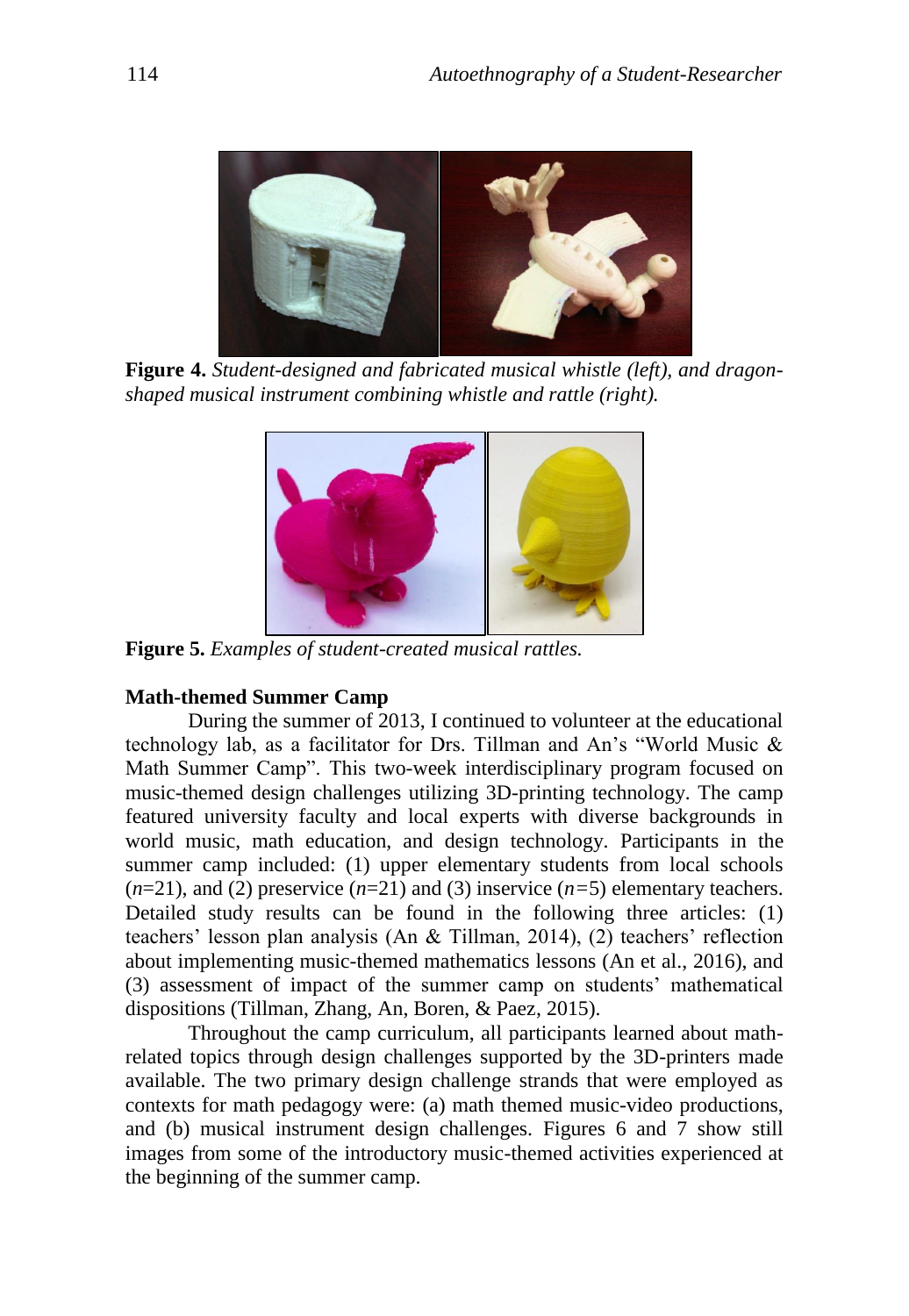

**Figure 6.** *Student participants learning about music-math patterns via colorcoded bells (left), and music-math connections from a music educator (right).*



**Figure 7.** *Student participants learning about math concepts through dance and percussion activities (left), and by playing instruments in a group (right).*

My main focus as a facilitator was supporting the participants as they used 3D-printers and accompanying design software. This camp was the first time most of the upper-elementary attendees had seen a 3D-printer and they were thoroughly rapt. One of the main reasons for the summer camp was to continue a line of research trying out innovative math curriculum that would be more engaging to students (e.g., An et al., 2015b; Robertson & Lesser, 2013; Tillman, An, & Boren, 2013, 2015; Tillman et al., 2015). As part of the camp's curriculum, I taught the campers how to use a basic, free, and online, 3D-design program called Tinkercad. While not as advanced as programs like SketchUp, AutoCAD, and SOLIDWORKS, the Tinkercad program was very easy to use and sufficed for all projects the campers wanted to undertake.

The campers were allowed to design some items of their choice, but were also tasked with designing simple musical instruments. One pair of campers designed a chessboard (the actual board, not the individual pieces) and wished to print it. I thought this a bit impractical as large flat objects tend to warp during printing, and the posts they had included under the chessboard to elevate it would require extensive support material. Most of all, any piece of wood or cardboard would perform much better as a chessboard than a 5 inch 3D-printed plate. Aside from such occasional off-task behaviors, campers designed interesting and practical objects that were suited to a 3D-printer.

As for their final musical instruments, some of the campers were quite creative. One student designed a dinosaur that held a string between its feet.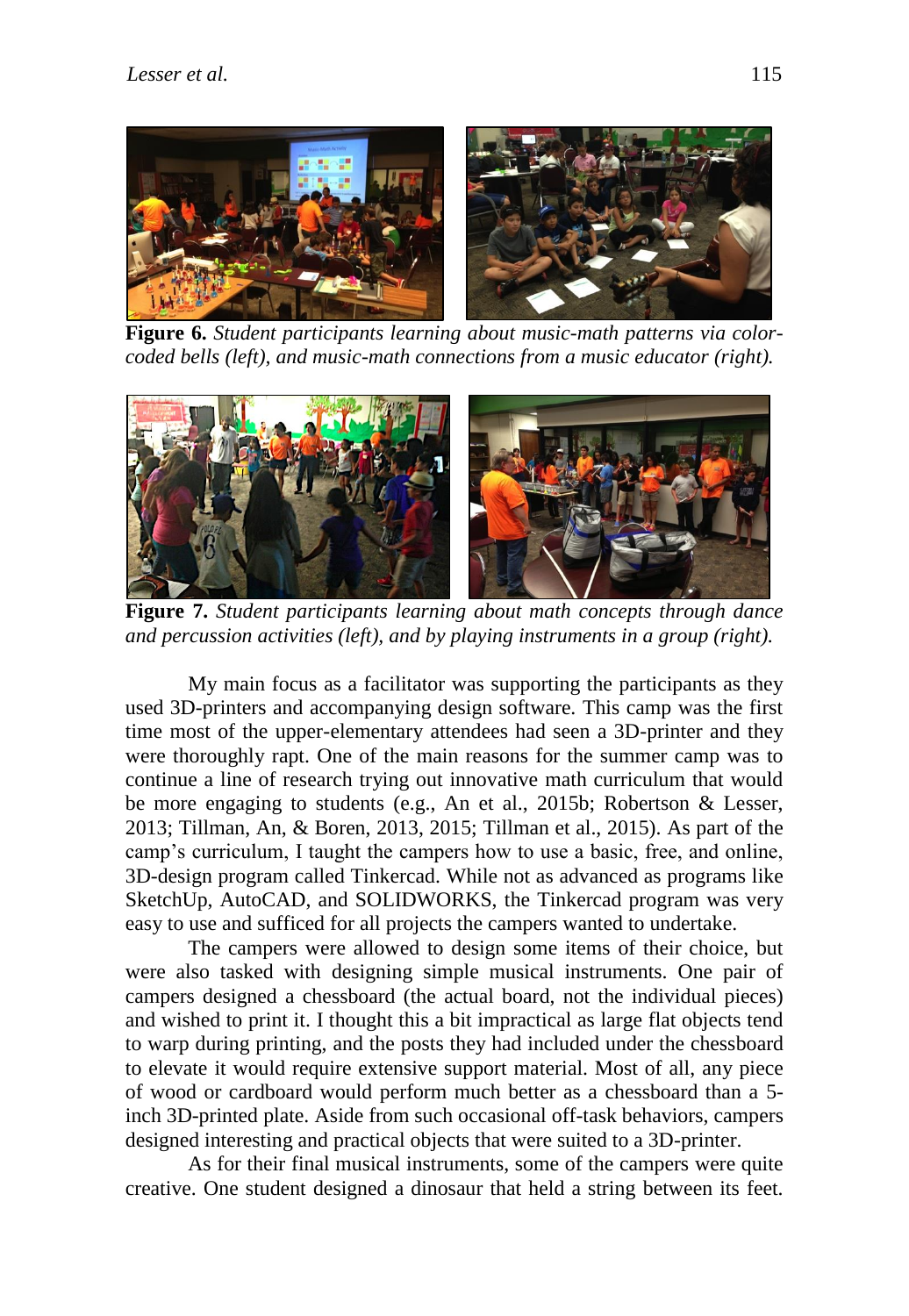Another pair designed a simple five-pointed star with their initials on it, called me over, and said matter-of-factly, "We're ready to print."

"What is it?" I asked.

"It's a drum. You tap on it," they answered.

Hearing this liberal definition of a drum, I suggested to them that they strive to make it undeniably a musical instrument—knowing that in truth, 3Dprinted objects are not well-suited to musical instruments that require vibration to make sound. A plastic drum skin would break long before it could be tightened enough to produce a resounding note, and the same applies for a plastic string. Reedless wind instruments, however, are suited to 3D-printing, and the lab did have several whistles and recorders produced in this manner. But I knew from listening to Dr. Tillman and An that a goal of constructivist mathematics teaching was not to show the students the answer, but instead to help them find it themselves. And so I let them continue working on their percussion instruments, and the results were surprising even to me.

In my opinion, the campers enjoyed the 3D-printing activities far more than the music activities that involved playing or composing music. During such activities they would often attempt to sneak into the secondary room where the 3D-printers and I were located, rather than participate in circle singing with percussion instruments. By the end of the two-week summer session, the attendees were proud to show their parents what they had designed and printed, and I heard several say, "I'm definitely coming back next year." Sadly, there was no "next year," as the research lab's focus shifted shortly thereafter to an NSF-funded grant (mentioned in the Acknowledgement section of this paper) that involved students' building water-filters and terrariums, so rather than run their own camp inside the research lab, Drs. Tillman and An decided to move the camp to a local duallanguage institution named La Fe Preparatory School.

#### **Conclusions**

During the 2012-2013 school year and the following summer, I volunteered at Drs. Daniel Tillman and Song An's educational technology laboratory at The University of Texas at El Paso, and this paper is a summary of that internship experience. The main focus of my activity there was the development of techniques to assist in the teaching of music and math to middle school students and operate the lab's five 3D-printers. Under the supervision of Drs. Tillman and An, I designed several stringed musical instruments that were either 3D-printed or made of 3D-printed parts combined with commonly available wood materials. This demonstrated the viability of such simple instruments in the teaching of math as it relates to music. In essence, all that was needed to show the relationship between a note produced by a plucked string and the length in which it can vibrate is a sturdy frame that can hold a string taut. The multiple methods of teaching math concepts that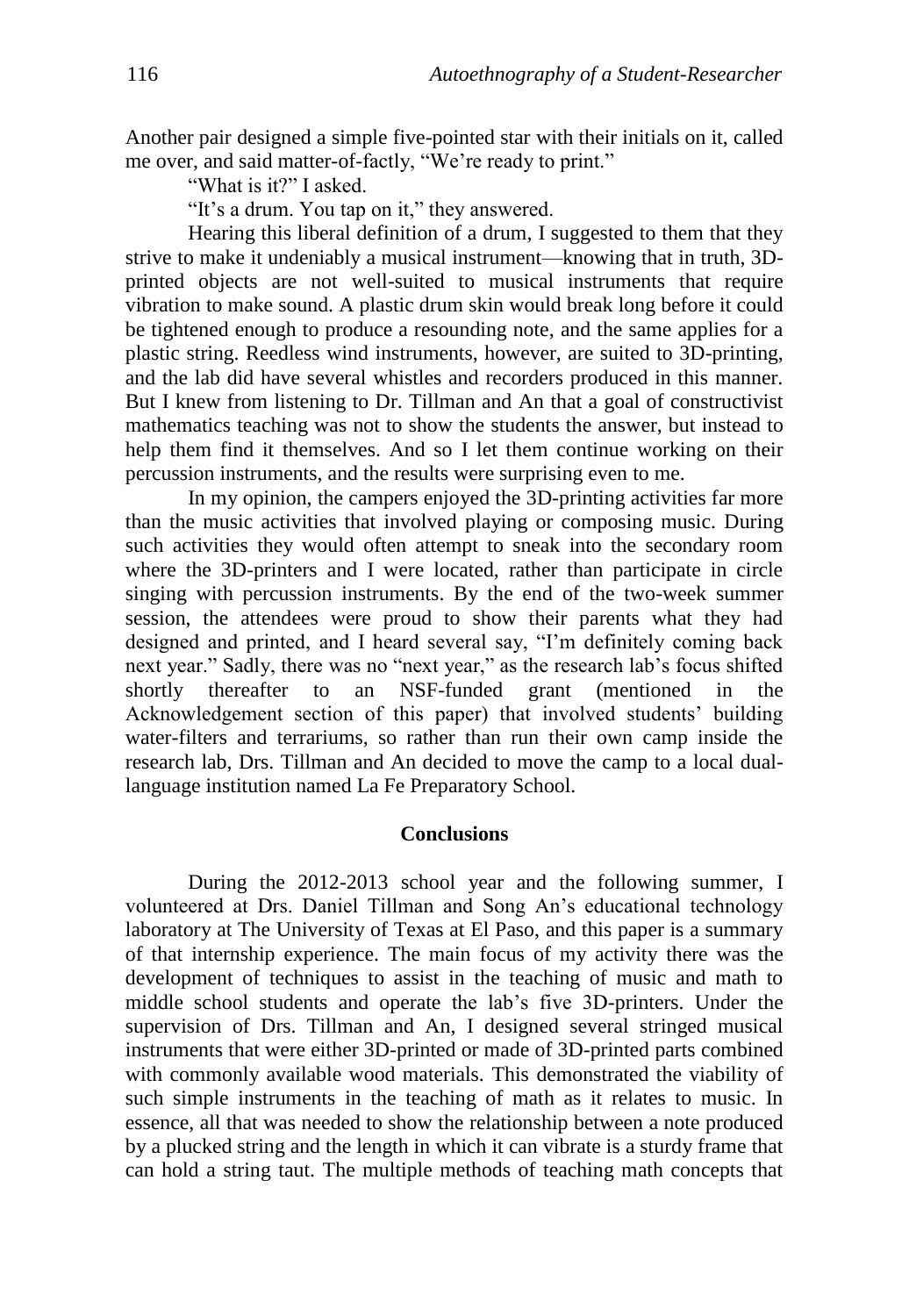were derived from this exploration were put to use during a summer camp in which I was a full-fledged facilitator who took the lead in assisting the camp's student attendees in creating their own instruments.

Upon entering high school, my tighter schedule no longer allowed me to attend the research lab weekly. This worked out fine because in the second half of 2013, Dr. Tillman announced that the lab would focus on an NSFfunded water-themed project while taking a break from research on 3Dprinting until the hardware technology further evolved. This paper presents several illustrations of how the time I spent at Dr. Tillman's lab was a valuable educational experience that encouraged me to further pursue 3Dprinting-related activity, both as a hobby and possibly as a future profession. I also learned quite a bit and got to contribute toward the accomplishment of the research lab's goals. As I write this, I am now volunteering at UTEP's W.M. Keck Center for 3D Innovation, within the College of Engineering, and feel highly encouraged as I continue to explore the professional trajectory that began in part with an educational technology laboratory internship.

### **Acknowledgement**

This research is based in part upon work supported by the National Science Foundation under Grant No. HRD-1342038. Any opinions, findings, and conclusions or recommendations expressed in this material are those of the authors and do not necessarily reflect the views of the National Science Foundation.

#### **References**

- An, S. A, Capraro, M. M., & Tillman, D. (2013). Elementary teachers integrate music activities into regular mathematics lessons: Effects on students' mathematical abilities. *Journal for Learning through the Arts*, *9*(1), 1-20.
- An, S. A., & Tillman, D. (2014). Elementary teachers' design of arts based teaching: investigating the possibility of developing mathematicsmusic integrated curriculum. *Journal of Curriculum Theorizing, 30*(2), 20-38.
- An, S. A., & Tillman, D. (2015). Music activities as a meaningful context for teaching elementary students mathematics: A quasi-experiment time series design with random assigned control group. *European Journal of Science and Mathematics Education*, *3*(1), 45-60.
- An, S. A., Tillman, D., & Paez, C. (2015a). Music-themed mathematics education as a strategy for improving elementary preservice teachers' mathematics pedagogy and teaching self-efficacy. *Journal of Mathematics Education at Teachers College, 6*(1), 9-24.